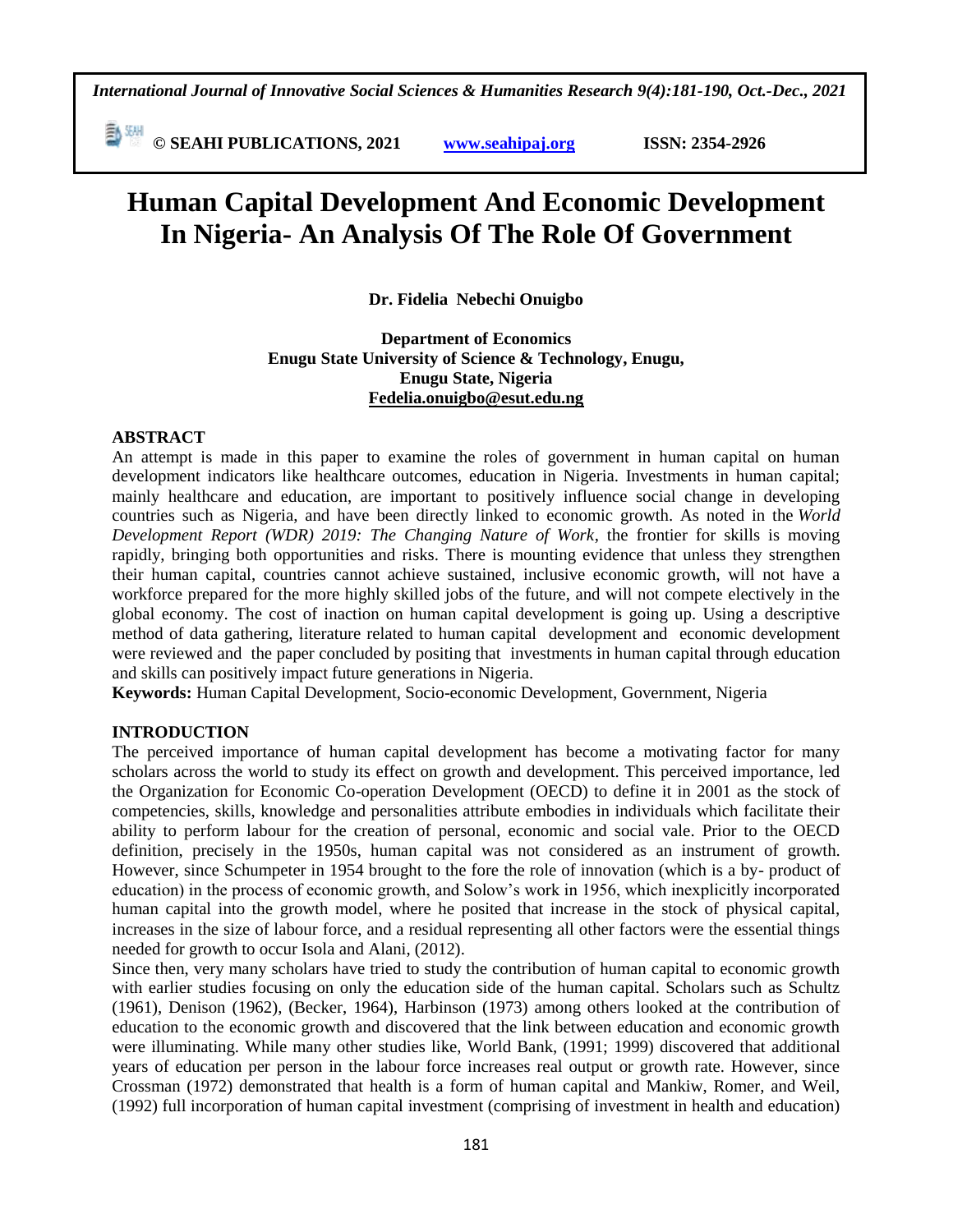into their growth model, scholars have come to term with the importance of healthy labour force for economic growth.

This led Schultz in 2002 to extensively submit that a good health condition was a necessary condition for school attendance since a child has to be healthy to endure the rigours of schooling. Furthermore, a healthy student when compared to their less healthy counterparts, have lower indolent and higher cognitive functioning, and thus receive a better education for a given level of schooling which in turn guarantees higher earning over a longer period of time Isola and Alani, (2012).

It has become pertinent to showcase the role of the people as the key drivers of economies in the nations around the world. It should call for worry and concern when the critical role of human resources is being relegated to the background. Even where the development and deployment of artificial intelligence are on the rise, human beings still remains the driving force in the invention of this asset. It should further be pointed out that it is the people who manage and run the economies.

The role of humans in the development of any nation cannot be underestimated. It is the fact-based on substantial evidence that people are the greatest resources of any nation. In essence, human capital development is the sole driver for economic development in any nation. There should be the same focus in Nigeria as a nation in view of the contributions of the abundant human resources to the nation's growth.

Human capital is the major source of economic growth as there is a tangible increase through productivity and technological advancement. Most developing and developed countries realize the crucial role human capital development play in engendering the overall development of their nations. To put it in clear terms, human capital development is the major source of economic growth in any nation.

It is also a basic imperative that both human capital development and economic development are closely linked. It is through the skills set and education of the human capital that the economy derives its growth. It is thus important to state that without human capital development, there can be no accelerated economic development. Human capital actually refers to the experiences, knowledge, education and skill set that workers contribute to the economy. All these provide value as the skill set automatically lead to an increase in productivity.

Impliedly, this means that when a nation invests hugely in its workforce, economic development is guaranteed. To achieve this, there should be a focus on formal education for the workforce, consistent training on the job as well as improved healthcare programme to cater for their well-being. It should also be a constant reminder to the government to develop a cohesive blueprint that will not only enhance human capital development but also economic development. This takes into cognizance the vital role human capital development plays in economic development. It should also be pointed out that any investment in human capital development yields maximum returns through its impact on the economy.

Therefore, sound health enhances workers productivity through the spill-over effects on their physical and mental abilities. Isola and Alani, (2012) further argued that all things being equal, it was expected that healthy workers work harder and longer, and reasons more plainly than those who were not healthy. For that reason, good health can equally minimize the incidence of poverty through higher labour participation and reduction in cost of medical services, thus releasing income for other welfareimproving consumption. This condition holds irrespective of whether the worker is skilled or unskilled.

In Nigeria, the government has adopted various mean to improve the education and health situations in the country. One of these means as the study highlighted earlier bothers on ever increasing allocations to these two sectors (especially since the advent of the current democratic dispensation through mostly incremental budgeting. It must be noted despite these huge investments, the situations in these two sectors show that much still need to be done.

# **Human Capital Development**

Human capital is not solely the people in organizations— it is what those people bring and contribute to organizational success. Human capital is the collective value of the capabilities, knowledge, skills, life experiences, and motivation of an organizational workforce.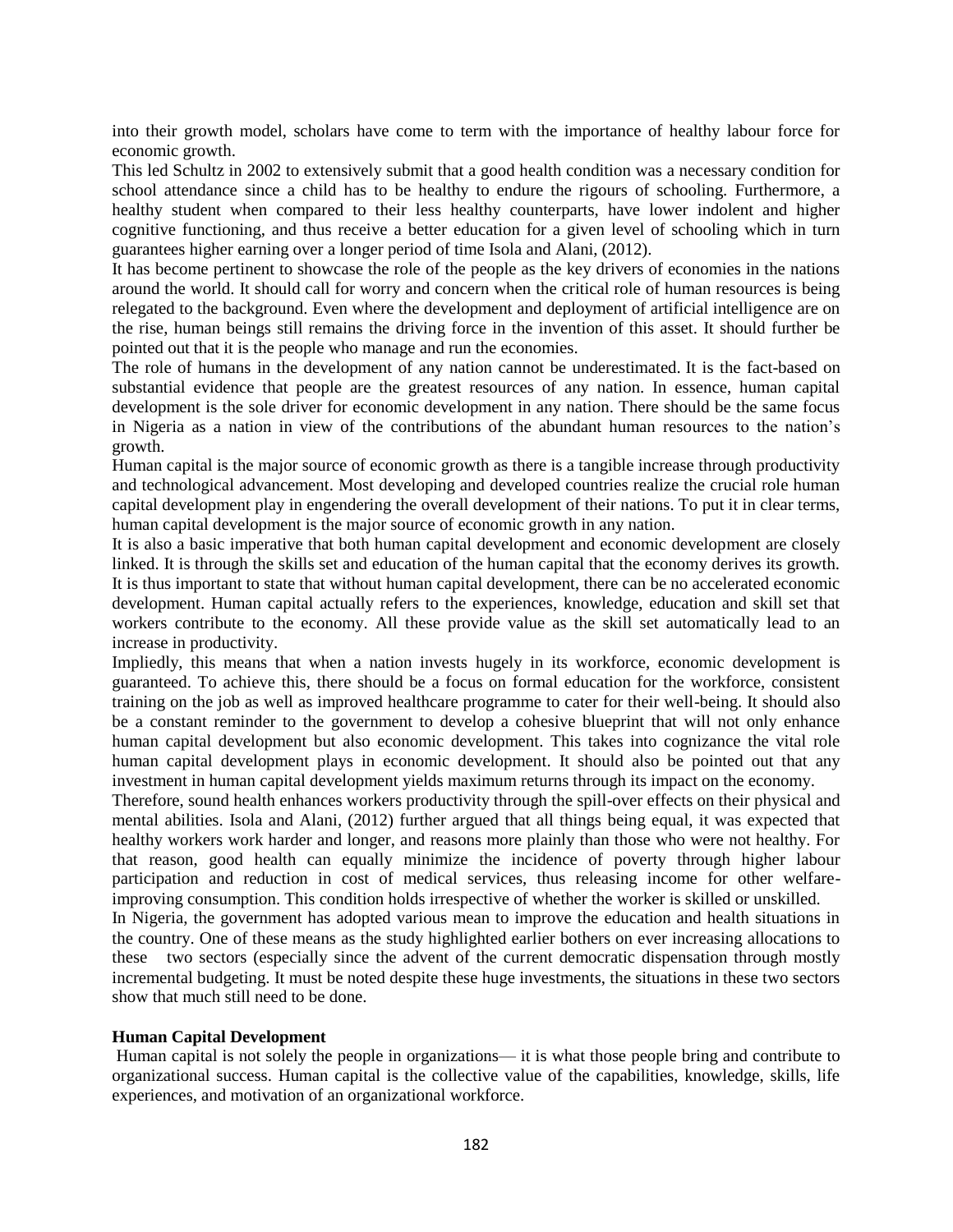The concept of human capital truly owes its origins to the field of economics. Among the earliest contributors to its conceptual evolution were Pigou (1928), Becker (1964), Lewis (1954) and Mincer (1958). Sometimes human capital is called intellectual capital to reflect the thinking, knowledge, creativity, and decision making that people in organizations contribute. For example, firms with high intellectual capital may have technical and research employees who create new biomedical devices, formulate products that can be patented, or develop new software for specialized uses. All these organizational contributions illustrate the potential value of human capital. A few years ago, a Nobel prize-winning economist, Gary Becker, expanded the view of human capital by emphasizing that countries managing human capital better arc more likely to have better economic results.'

In these works, Human Capital became similar to "physical means of production" like factories or machines. One can therefore invest in human capital through education, training or medical treatment. If this happens, one's output depends on the rate of return on the capital one owns. This is why human capital is seen as "a means of production" into which additional investments yield additional output (Idike, 2013). However, Crook et al (2011) have further argued that human capital is the stock of competences, knowledge and personality attributes embedded in the ability to perform of labour so as to produce economic value. This of course extends the concept of human capital beyond the confines of factory-production process. In this regard, human capital refers to skilled labour and the productive capacities embedded in a population.

The World Economic Forum's Human Capital Report (2015) therefore highlights as follows:

A nation's human capital endowment—the skills and capacities that reside in people and that are put to productive use—can be a more important

determinant of its long term economic success than virtually any other resource. This resource must be invested in and leveraged efficiently in order for it to generate returns—for the individuals involved as well as an economy as a whole.

Peterson et al (2011) posit that human capital refers to the skills and knowledge that employees possess, which are relevant to the organization and which could be improved upon through professional training or development. Then according to Olaniyan and Okemakinde (2008), in general terms, human capital represents the investment people make in themselves that enhance their economic productivity. And by this definition, a curious dimension is brought to the definition of human capital, whereby in absolute terms, people are to make the investment in themselves which would translate to human capital.

The rationale behind this investment as Smith (1776), Folloni and Vittadini (2010) and Oluwatobi and Olurinola (2011) summarily puts it, human capital deals with the acquired and useful abilities of all the inhabitants or members of the society. So, investment in human capital development by various governments in the form of education and health are seen as means of increasing the ability and opportunity of individuals which will in turn reduce these three economic anomalies. The argument here as Isola and Alani (2012) posited is that a healthy trained human resources is required for economic growth and development. Specifically, it is often believed that investment in health and education raises people's productivity and creativity, and promotes entrepreneurship and technological advances, (World Bank, 2000). These analysts argue, were pillars that not only maintain but enhance the capacity and capability of future generations while meeting the needs of the present generation. Therefore an improved quality of labour available would have a negative effect on unemployment, inequality and poverty rates as more people will be employed while some others could become entrepreneurs. Furthermore, an increased human capital development exposes individual to wider economic opportunity to diversify their income sources and this in turn would reduce these three anomalies.

In this way, this belief has propelled governments all over the world to always prioritize its focus on providing education and health services to her people in order to improve human resources in their country in order to improve the quality of human resources available in their economy. In Nigeria, various democratically elected governments over the years has discovered human capital development as key to economic development and have been increasing their investments in education and health in order to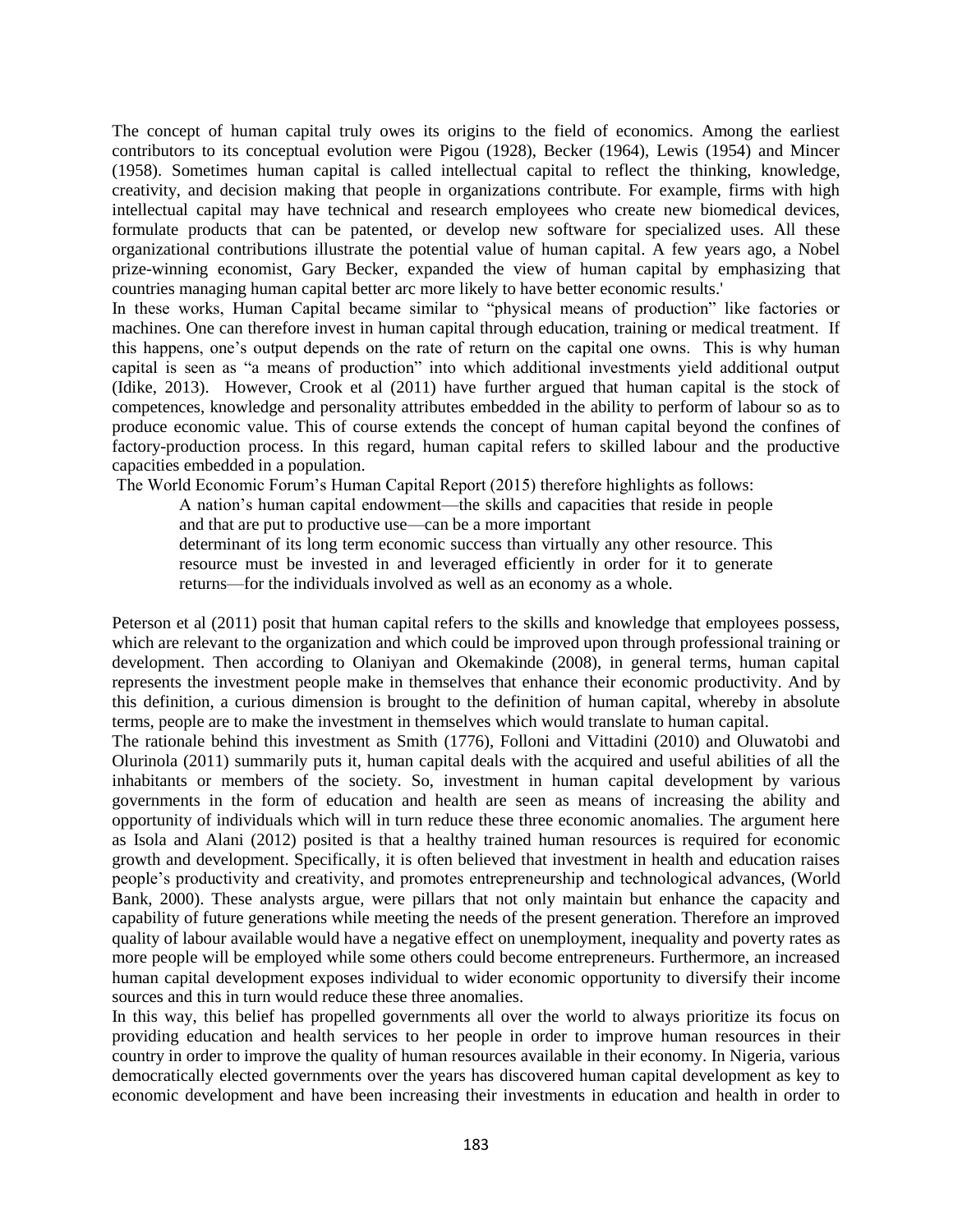achieve economic growth and development in Nigeria. Specifically, statistical evidence from the Central Bank of Nigeria (CBN) Statistical Bulletin 2014 showed that not until the inception of democratic governance in 1999, Nigeria investment in health has been in a single billion digit of Naira. But since then the figure has been skyrocketing as such that by 2011, the government investment on health stood at N231.8b.

On the other hand, government investment in education has equally been on the increase from 1999.

In a study by Eme and Ugwu{2018} observed that Poor funding has been identified as the major reason for the rot and challenges in the education sector, especially tertiary education, which has led to frequent strikes by teaching and non-teaching staff since the early 1990s. Indeed, the Federal Government's allocation to the education in the last 10 years has been miserly. In 2010, the Federal Government allocated N249.09 billion (4.83 per cent) of its N5.160 trillion budget to education. There was a marginal improvement in 2011 when education got N306.3 billion (6.16 per cent) of the N4.972 trillion budget. The marginal improvements continued in 2012 (8.20 per cent), 2013 (8.55 per cent), and 2014 (9.94 per cent) until 2015 (7.74 per cent) when a significant drop in allocation to education was recorded. In 2016, Buhari's first full year in office, the sector had its second-worst allocation in 10 years when, of the N6.061 trillion budget, only N369.6billion (6.10 per cent) was appropriated for education.

However, there was a slight rise in 2017 (7.38 per cent). It dropped a little in 2018 to 6.64 per cent as education got N605.8 billion out of the N9.12trillion expenditure. The fortunes of the sector may sink deeper in 2022 if the N8.83 trillion budget is approved as proposed.

On the hand, the health sector is equally suffering. Over the years, budgetary allocations to Nigeria's health sector have remained disappointingly and scandalously low in spite of the numerous challenges faced by the sector. In 2010, a miserly N161.84 billion or 3.14 per cent of the N5.160 trillion budget was allocated to health. There were improvements in the following three years thus: 2011 budget of N4.972 trillion allocated N257.871 billion (5.19 per cent) to health; in 2012, the N4.877 trillion expenditure had health taking N279.23 billion or 5.73 per cent; and in 2013 the sum of N282.502 billion (5.67 per cent) of the N4.987 trillion budget was earmarked for health. In 2014, health budget started witnessing a downward slide. Of the N4.962 trillion budget, the sector got N264.483 billion or 5.33 per cent. In 2015, health got N257.544 billion (5.08 per cent) of the N5.068 trillion expenditure. In 2016, President Buhari's first full year in office, out of the N6.061 trillion budget only about N250 billion or 4.13 per cent was voted for the health sector. A similar scenario played out in 2017 when out of a N7.444 trillion appropriation, a paltry N308 billion or 4.14 per cent went to the health sector. There was a marginal rise of 4.36 per cent in 2018 as health was allocated N397.55 billion of the N9.12 trillion expenditure. 2019 was worse. Out of President Buhari's proposed N8.83 trillion budget, an insignificant N315.62 billion or 3.57 per cent was voted for the health sector. If the government had implemented the AU's 15 per cent recommendation, the sum of N9.223 trillion (compared to N2.775 trillion) would have been allocated to the health sector in the last 10 years.

#### **2.1.3 Economic Development**

To understand economic development, a better knowledge of development will go a long way. The concept of development is all encompassing and encapsulates wide sphere of issues and dimensions. There is difficulty in ascertaining what exactly makes for development, as it is relative. While a nation, for instance, may be identified as developed in one or more metrics, it may be found to be developing or underdeveloped in other parameters. The concept of development gained wide usage in the period just after the World War II when there was a need for reconstruction of war-torn Europe and this took the form of industrialization (Rapley, 2007). Some scholars view development as economic growth, other see it from the viewpoint of the family structures, political and technological advancement, freedom from poverty and degradation, and so on (Szirmai, 2005). However, there exist various parameters for determining what is developed or otherwise. As a multi-dimensional process, it should be seen to include economic, social, political, and administrative development (Ibietan, 2014).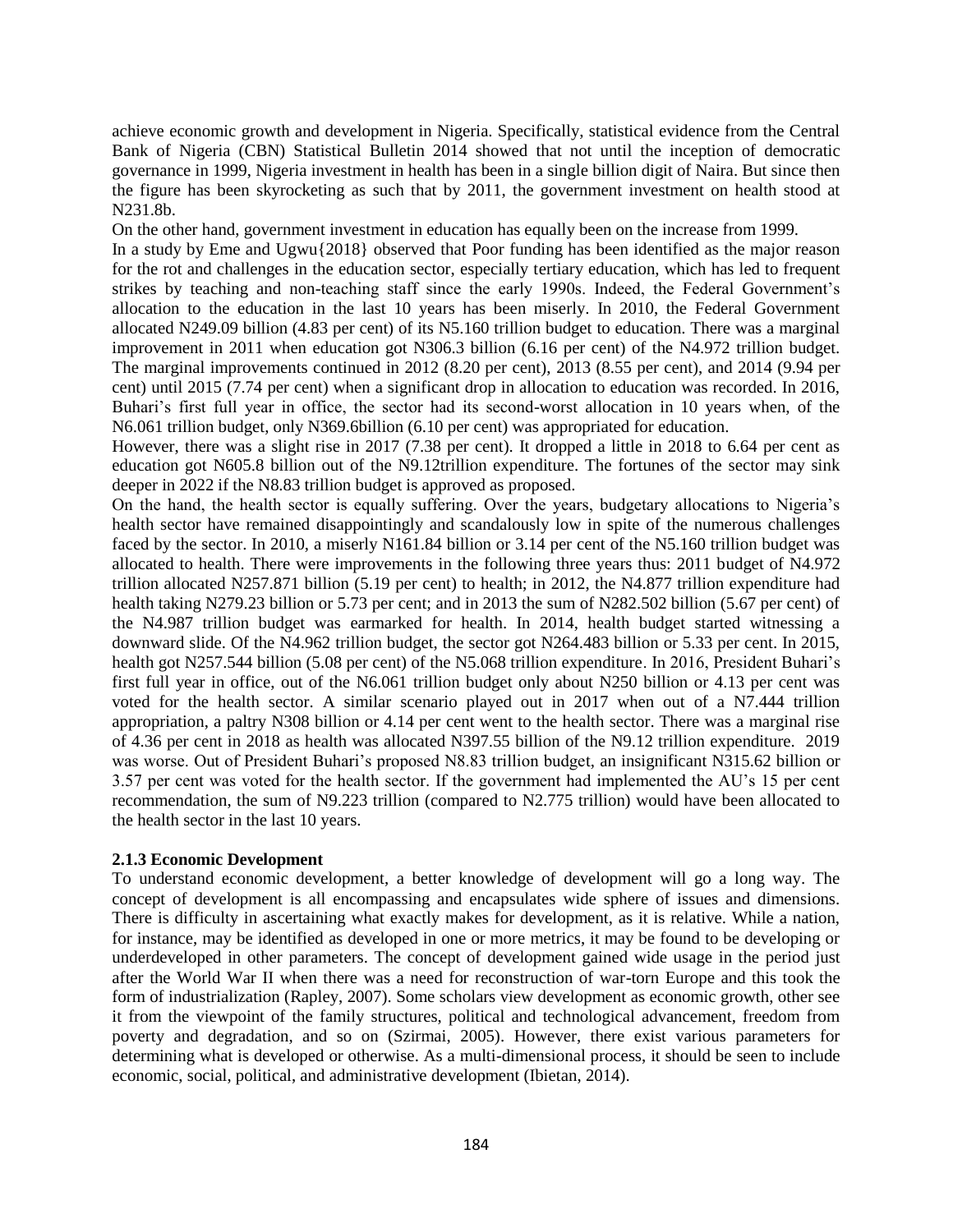Economic development generally refers to the sustained, concerted actions of policymakers and communities that promote the standard of living and economic health of a specific area. Economic development can also be referred to as the quantitative and qualitative changes in the economy. Such actions can involve multiple areas including development of human capital, critical infrastructure, regional competitiveness, environmental sustainability, social inclusion, health, safety, literacy, and other initiatives. Economic development differs from economic growth. Whereas economic development is a policy intervention endeavor with aims of economic and social well-being of people, economic growth is a phenomenon of market productivity and rise in GDP. Consequently, as economist Amartya Sen points out: "economic growth is one aspect of the process of economic development."

Todaro and Smith (2011) define development as an expansion that surpasses the growth rate of the country's population. In other words, the growth rate of income per capita must be faster and sustainable than the population growth. Growth of income per capita is expected to be accompanied by increase in productivity occasioned by the expansion of output. Income per capita is obtained by dividing Gross National Income (GNI) with the total population. Economic development can also be seen as a deliberate effort to increase the productive capacity of both the service and manufacturing sectors of the economy. The central focus of real development is rapid industrialization at the expense of agriculture and rural development. Until recently, problems of poverty, unemployment, discrimination and income distribution were of less importance to growth issue.

Amartya Sen's (1999) international work, while never providing a precise definition, considers development to be the strengthening of autonomy and substantive freedoms, which allow individuals to fully participate in economic life. Hence, economic development occurs when individual agents have the opportunity to develop the capacities that allow them to actively engage and contribute to the economy. In the aggregate, this should lower transaction costs and increase social mobility. Rather than being reduced to a static factor in a production process, individuals become the agents of change in the process of economic development: they have the freedom to realize their potential. The greater the number of individuals able to participate in the economy and the society, the greater the opportunity for new ideas to circulate and be put into action. Based on this, economic development is the sustained increase in real per capita income, and measures of the distribution of income and wealth as well as increases in indicators of quality of life, ranging from life expectancy to crime statistics to environmental quality.

Economic development focuses on the microeconomics of growth. From this standpoint, economic development differs from growth in terms of a focus on a broader set of metrics that are more immediately realized.

If economic development is not the same as economic growth, then what exactly is it?

Inspired by Sen, economic development is defined as the expansion of capacities that contribute to the advancement of society through the realization of individuals', firms' and communities' potential. By capacities, we mean conditions conducive to promoting an array of intermediate outcomes that set the stage for the realization of potential or capabilities. This potential may be realized at multiple levels for an individual, a firm or set of firms or industry, a community of people or a place. One lesson that history teaches is that the limits of human potential are unbounded and lie in unchartered domains. Building capacities allows for a platform to accommodate an uncertain future and the ability to meet many contingencies.

Economic development thus depends on the expansion of human capital in its broadest sense, such that individuals can more fully participate in the economic, social and cultural patterns of behavior that encourage initiative, engagement, co-operation and competition.

Economic development, according to Joseph Schumpeter (1961), involves transferring capital from established methods of production to new, innovative, productivity enhancing methods. Schumpeter's conceptualization was focused on understanding the origins of the business cycle and the conditions that gave rise to new opportunities that propelled the economy forward to a higher economic growth trajectory.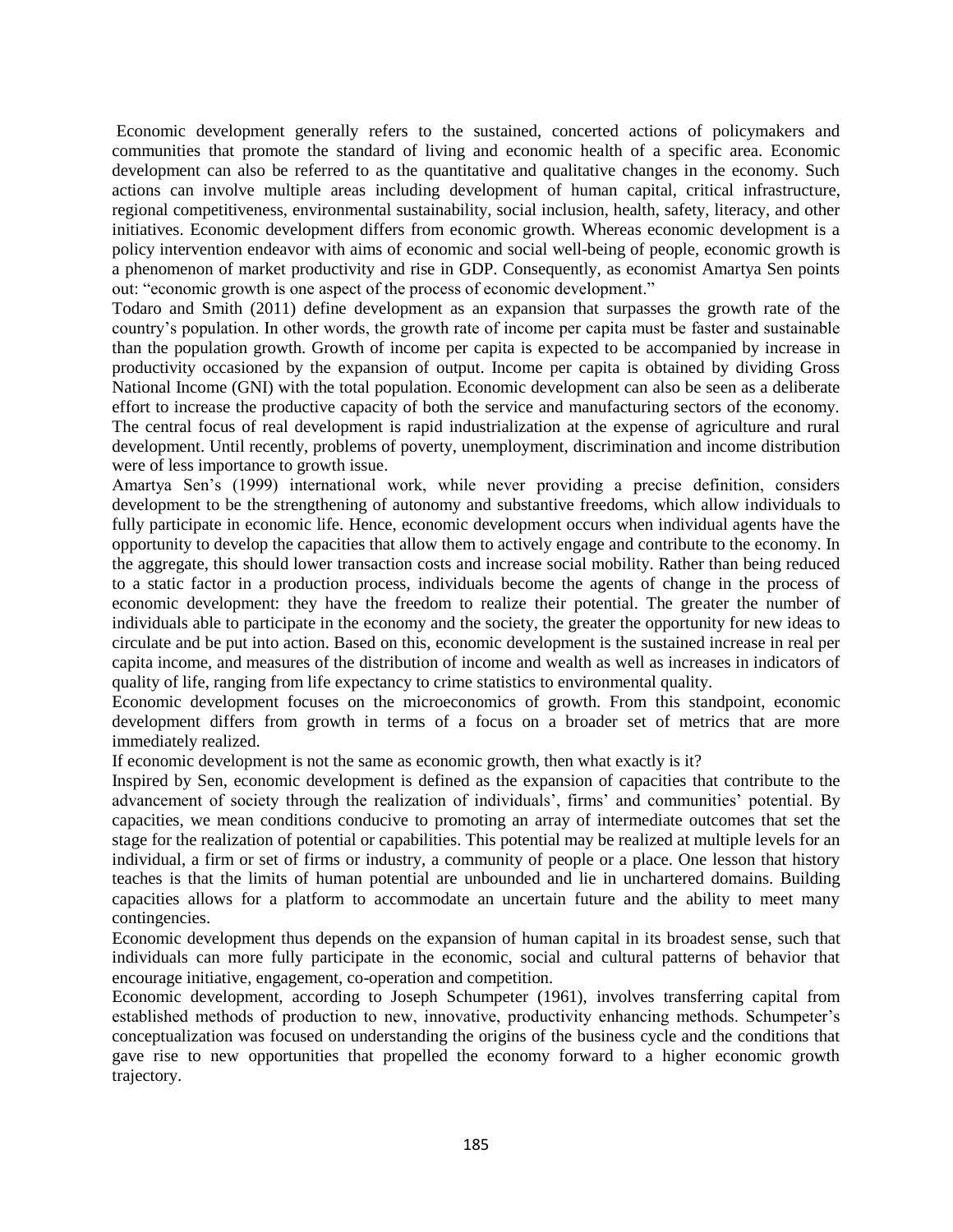Schumpeter discusses the emergence of systems of complementary capabilities that develop around key radical innovations to create economic growth. For example, the industrial revolution was driven in part by changes in the means of production in the textiles industry; these changes generated a variety of social and economic effects that then extended to other complementary sectors, and diffused throughout the economy.

#### **Theoretical Framework of Analysis**

Human capital theory states that the level of human capital is directly related to the level of individual and economic performance (Wu, 2013). Human capital has various dimensions that if improved upon can greatly influence economic growth of developing countries.

A variety of policies currently promoted by the World Bank and other agencies focus on health and nutrition to develop human capital (Hanushek, 2013). Both education and health spending have a positive and significant direct impact on the accumulation of education and health capital (Baldacci et al, 2008). Developing countries require increases in human capital (health, education, and greater and sufficient basic skill development) in order to move to higher value added industries (Chu et al., 2016).

Research is complicated in measuring the effects of human capital spending since its dimensions are interconnected. For example, higher levels of education can increase public awareness and attention to personal health; and higher levels of health can allow for greater opportunities and application of education capital (Baldacci et al, 2008). Other issues involved in measuring human capital spending and related social indicators involve data availability, measurement difficulties, model design, and the spillover mentioned between the health and education dimensions. This leads to research sometimes underestimating and producing mixed results (Baldacci et al, 2008).

In the early 1960s the American economist Theodore W. Schultz coined the term human capital to refer to this stock of productive knowledge and skills possessed by workers.

The theory of human capital was shaped largely by Gary S. Becker, an American student of Schultz who treated human capital as the outcome of an investment process. Because the acquisition of productive knowledge is costly (e.g., students pay direct costs and forego opportunities to earn wages), Becker concluded that rational actors will make such investments only if the expected stream of future benefits exceeds the short-term costs associated with acquiring the skills. Such investments therefore affect one's "age-earnings profile," the trajectory of earnings over one's lifetime. So the reason that I selected it gives more understanding about Human capital development can relate same kinds of economic development.

According to (Michael P. Todaro Stephen C. Smith 2012) Human capital Productive investments embodied in human persons, including skills, abilities, ideals, health, and locations, often resulting from expenditures on education, on-the-job training programs, and medical care, According to (Baah-Boateng W ,2013)A simple quantitative analysis to capture the relationship between economic transformation and Human capital development suggests a significant correlation between education and structural transformation of an economy. The paper makes recommendation to the effect that Africa's human capital base can be enhanced through improved public investment in education in the area of teacher motivation and provision of adequate teaching and learning materials. According to (Olanrewaju and Abiodun S., 2005) Human capital refers to the abilities and skills of human resources of a country (Adamu 2002).

# **Methods of data collection and Analysis**

Descriptive-desk top or secondary sources of data were used to collect data for the study. The secondary methods of data collection from were books both published and unpublished, that were found to be relevant to the study. Others sources include: journals, periodicals, annual reports, and internet documents and local, national and international agencies. The study adopted for analysis is content analysis technique. The content analysis helps researchers to examine and scrutinize the contents of documents in order to understand their ideas, concepts and the message they relate in this work. Hence, adopting this method of data presentation and analysis makes the content of the work appropriate and enabled the researchers explain reality, verify and validate the hypothesis of this research work.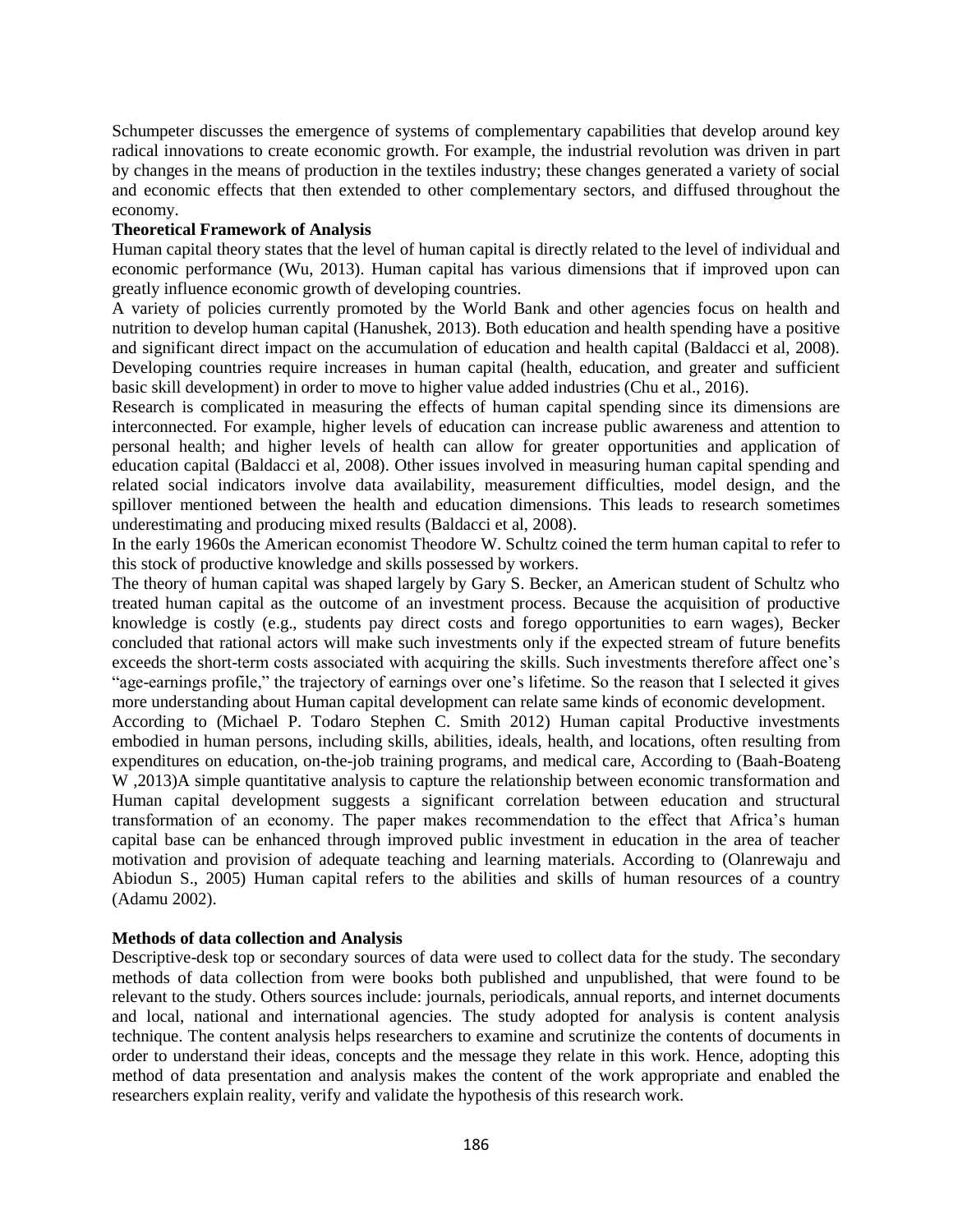#### **The role of Government in Human capital Development- An Analysis**

Government needs to ensure that the skills sets of its workforce are expanded for optimal value creation. The same should apply to education, and as such government should support the educational attainments of workers as the drivers of the nation's economic engine. In May 2018, during a visit to Nigeria, Bill Gates, the world's richest man, advised the federal government that the best form of empowerment was not the financial handouts it gives citizens. He said the best, long-term, and rewarding empowerment is an investment in human capital through the provision of quality education and healthcare.

In many states of Nigeria such as Akwa Ibom State, Governor Udom Emmanuel did not wait for Mr. Gates' advice. Apart from natural resources with which the state is hugely endowed, it is also blessed with abundant human resources waiting to be harnessed for optimal use. With the vision to make the state Nigeria's industrial hub, the governor demonstrated at the inception of his administration an understanding of the importance of human capital in the development of a nation by investing in education and provision of healthcare, in order to have an educated and healthy workforce.

Today, with a little over two years remaining on Buhari eight-year tenure, there is no let-up in the effort by his administration to educate, train and equip the youth of the state to be employable not only in the government's emerging private sector, but to be internationally marketable as well. The latest of the many training and empowerment programmes of the government designed to train youths in key areas such as Information Communication Technology (ICT), Small and Medium Enterprises (SMEs), Agriculture, Oil, and Gas, as well as Business Education.

The government has carried out extensive reconstruction and rehabilitation of infrastructure such as classrooms, libraries, and hostel blocks, as well as the provision of science and laboratory equipment in secondary schools throughout the states, universities and other tertiary institutions.

The governments at the state levels go beyond reconstruction, rehabilitation, and equipment of schools to take up the responsibility of paying the WASSCE and NABTEB fees for all final year students in public secondary and technical schools, respectively. The aim is to ensure no child in school misses out on the chance of getting a quality education.

It must not be forgotten that the government has a policy of free and compulsory education at the primary and secondary school levels for all children of school-age in Nigeria.

Investment in human capital cannot be complete without having in place a healthcare delivery system that guarantees accessibility and affordability of quality healthcare by all citizens. This explains the government's huge investment in health infrastructure through rehabilitation and remodeling of health facilities in hospitals across Nigeria.

When this is done, the knowledge base of the workforce is expanded to boost economic growth. Ultimately, workers are provided higher remuneration and expectedly the deployment of their skills leads to economic growth. The government should also provide health and social amenities that will impact the performance of the workforce which will guarantee economic development.

It is a major obligation on the government's part to also provide incentives and ensure that people are adequately catered for to better their lot in view of their contribution to the nation's Gross Domestic Product (GDP), which invariably leads to an increase in Gross National Income (GNI) of the nation.

The Federal government can also engage experts to develop a robust curriculum that can facilitate the government's investment in the workforce. Since the resultant effects are huge on economic growth, the government should embark on this to increase productivity and achieve growth in the economy.

A major government policy in this direction backed with legislation provides the tonic to enhance human capital development in Nigeria.

The Organized Private Sector (OPS) also has a crucial role to play by focusing on improving the skills of their workforce. This is through training and seminar that will enhance on-the-job performance which leads to productivity. A corporate organization can also support the education of staff by providing tuition fees for them to actualize their dream. This will definitely reflect on the company's financial performance as well. Any investment in the employee ultimately leads to economic growth.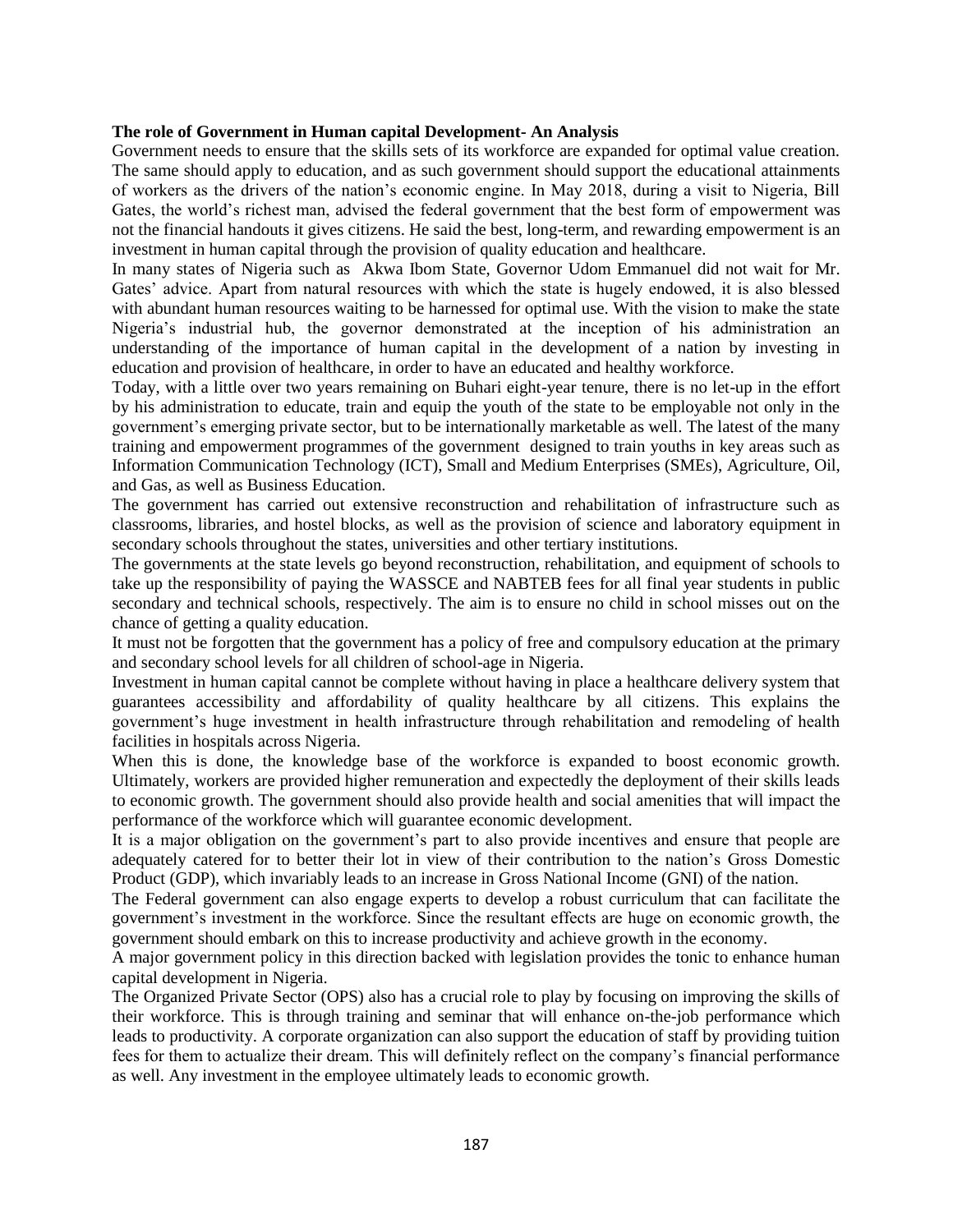#### **RECOMMENDATIONS**

The Federal government should embark on initiatives to develop the nation's human capital. There should be educational grants, provision of basic health facilities, the competitiveness of the economy to enhance entrepreneurial creativity, vocational training etc to improve the nation's human capital.

To fund these investments in human capital and social protection, governments can mobilize additional revenues by increasing the tax base of her economy.

It should now become a premium focus for government to embrace the knowledge economy and develop its people. Example abounds of nations whose mainstay income is driven by the knowledge economy. Work is constantly reshaped by technological progress. Firms adopt new ways of production, markets expand, and societies evolve. Overall, technology brings opportunity, paving the way to create new jobs, increase productivity, and deliver effective public services. Firms can grow rapidly thanks to digital transformation, expanding their boundaries and reshaping traditional production patterns.

The rise of the digital platform firm means that technological effects reach more people faster than ever before. Technology is changing the skills that employers seek. Workers need to be better at complex problem-solving, teamwork and adaptability. Digital technology is also changing how people work and the terms on which they work. Even in advanced economies, short-term work, often found through online platforms, is posing similar challenges to those faced by the world's informal workers.

Investing in human capital must be a priority for governments in order for workers to build the skills in demand in the labor market. In addition, governments need to enhance social protection and extend it to all people in society, irrespective of the terms on which they work.

Many of such nations are also intentional in encouraging their human resource to travel across the world to offer their skills, and thus providing another source of foreign earnings for the nation. It is human capital development that enhances the knowledge economy and the government should increase its funding in education to achieve this milestone. Nigeria should shift focus by developing, training and equipping her richly endowed human capital. For Nigeria to achieve sustainable economic growth, a paradigm shift to develop human capital is a major prerequisite.

# **5. CONCLUSION**

The study examined the capability of human capital development to achieve economic development for Nigeria. It was discovered that human capital development can lead to economic development in Nigeria but could be slow. The study equally discovered that gross fixed capital formation, total stock of human capital and health expenditure could lead to economic development with a low pace, while government investment in education reduces the chances of the government attaining economic development. Based on these, the study among others recommended that the government need increase her investment in human capital as human capital development have positive correlation with economic development and ensure the effectiveness of such expenditures.

The leadership of Nigeria on the need to invest more in human capital development to improve the country's Gross Domestic Product (GDP). The only driver of the GDP which grew by 2.28 per cent in the third quarter of 2019 was from oil output and exchange rate, while 7.9 million Nigerians became unemployed in 21 months, adding that it did not augur well for other sectors and the economy.

Though the growth was significant to the country, there was the need to diversify to other sectors if there must be reasonable growth, rather than depending on oil alone. The level of employment in the economy determines the purchasing power and the extent to which people pay tax, especially as the Financial Act has been passed by the Senate.

# **REFERENCES**

Anyanwu, J. C., & Erhijakpor, A. E. O. (January 01, 2009). Health Expenditures and Health Outcomes in Africa, *African Development Review, 21,* 2, 400-433.

Arora, R. U. (February 01, 2012). Financial Inclusion and Human Capital in Developing Asia: the Australian connection. *Third World Quarterly, 33,* 1, 177-197.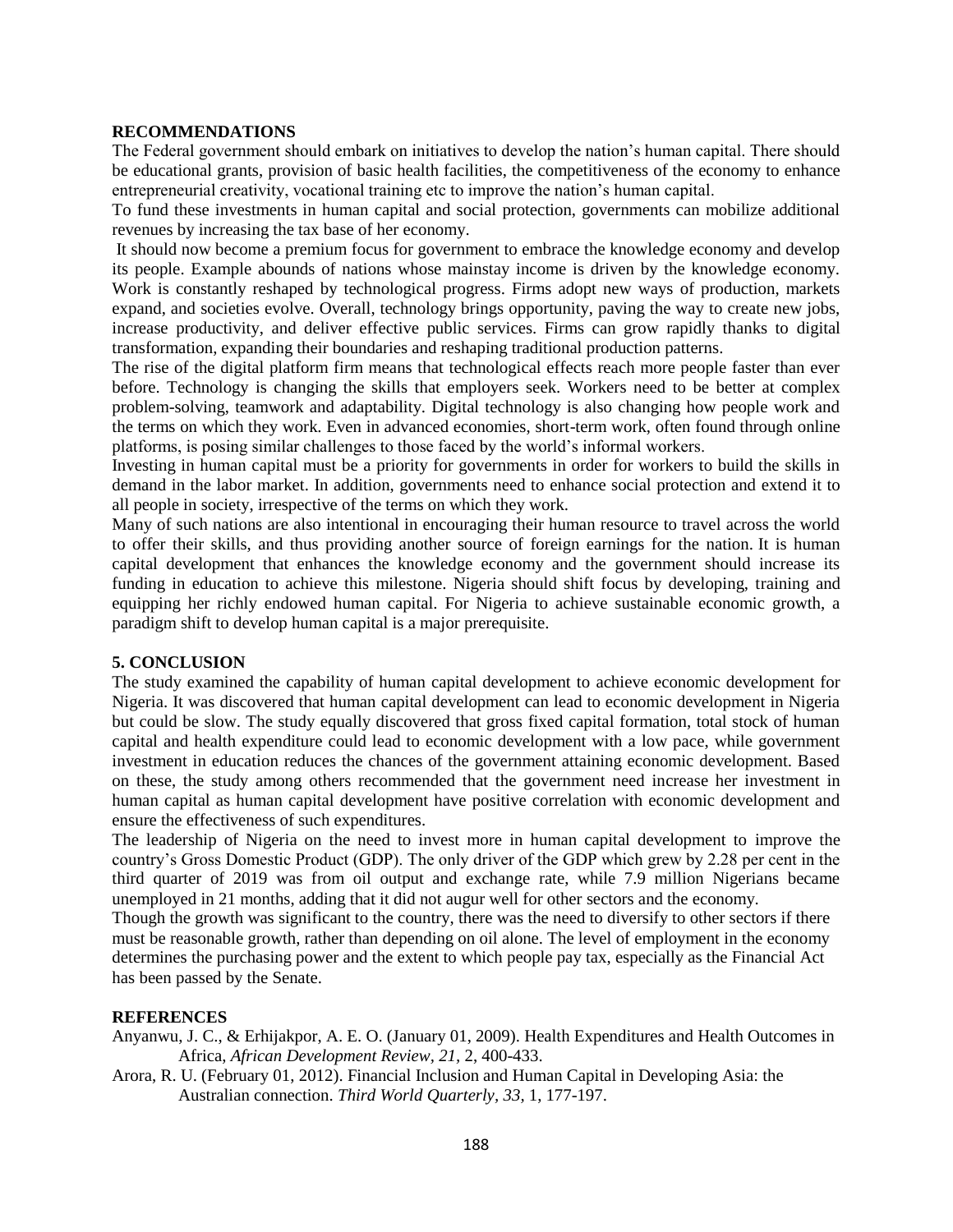- Baldacci, E., Clements, B., Gupta, S., & Cui, Q. (August 01, 2008). Social Spending, Human Capital, and Growth in Developing Countries. *World Development, 36,* 8, 1317-1341.
- Becker, G. (1964): *Human capital*. Chicago: The University of Chicago Press.
- Central Bank of Nigeria (2014): Statistical Bulletin Central Bank of Nigeria (various issues): Annual Report and Statement of Account.
- Chu, J., Huang, X., Loyalka, P., Shi, Y., Song, Y., Wei, J., Yi, H., Zhang, L. (January 01, 2016). The impact of vocational schooling on human capital development in developing countries: Evidence from china. *World Bank Economic Review, 30,* 1, 143-170.
- Crossman, M. (1972): "On the Concept of Health Capital and the Demand of Health," Journal of Political Economy, Vol.80, No.2, pp.223-255.
- Hanushek, E. A. (December 01, 2013). Economic growth in developing countries: The role of human capital. *Economics of Education Review, 37,* 204-212.
- Ibietan, J. (2014). Conceptual Issues in Development Administration. *International Journal of Innovative Education Research* 2 (2):19-31, June. Seahi Publications.
- Idike, A. (2013). Human capital development in the education sector of Ebonyi State, Nigeria,
- 2001-2011. Being a Ph.D thesis presented to the Department of Public Administration and Local Government, University of Nigeria, Nsukka.
- Isola A & Alani A (2012): Human Capital Development and Economic Growth: Empirical Evidence from Nigeria. Asian Economic and Financial Review 2(7):813-827
- Mankiw, G. Romer, D. and Weil, D. (1992): "A Contribution to the Empirics of Economic Growth". Quarterly Journal of Economics, Vol.107, pp.407-37.
- Mba, I. , Mba E., Ogbuabor J. & Ikpegbuin C., (2013): Human Capital Development and Economic Growth in Nigeria. Journal of Economics and Sustainable Development, Vol.4, No.18, 2013.
- Odia, L. & Omofonmwan, S. (2007). Educational System in Nigeria: Problems and Prospects. Journal of Social Sciences, 81-86.
- Ogujiuba, K.. & Adeniyi, A. (2004). Economic Growth and Human Capital Development: The Case of Nigeria. Nigeria: CBN Olaniyan. D.A. & Okemakinde. T. (2008), "Human Capital Theory: Implications for Educational Development", European Journal of Scientific Research, 24(2), pp.157-162
- Oluwatobi, S. & Oluranti, O. (2011). Government Expenditure on Human Capital Development: Implications for Economic Growth in Nigeria. Journal of Sustainable Development, 4(3), 72-80.
- Onyeukwu, O.E. (2004): "Competing paradigms of development." *International Journal of Studies in the Humanities.* 3(1): 239-247).
- Organization for Economic Co-operation Development (2001). Planning in Africa. Addis Ababa. UNECA and Paris: OECD.
- Pigou, A. (1928): A study in public finance, London: *Macmillan*.
- Schultz T. (1961): Investment in Human Capital American Economic Review Vol.51, No.1, pp.1-17
- Schumpeter, J (1954): The History of Economic Analysis Oxford, Oxford University Press
- Sen, A. (1999). Commodities and Capabilities. Oxford: Oxford University Press.
- Smith, A. (1776). An Inquiry into the Nature and Causes of the Wealth of Nations Book 2 Of the Nature, Accumulation, and Employment of Stock. Forgotten Books.
- Solow, R. (1956) "A Contribution to the Theory of Economic Growth". Quarterly Journal of Economics, Vol.70, No.1, pp.65-94.
- Szirmai, A. (2005). *The Dynamics of Socio-Economic Development: An Introduction.* Cambridge: Cambridge University Press.
- Todaro, M.P. and Smith, S.C. (2011): *Economic Development*. 11th Ed. Pearson Education Ltd, Essex Cm202JE, England.
- World Bank (1991) World Development Report 1991 Challenges of Development New York Oxford University Press for the World Bank
- World Bank. (1999). Knowledge for Development. World Bank.